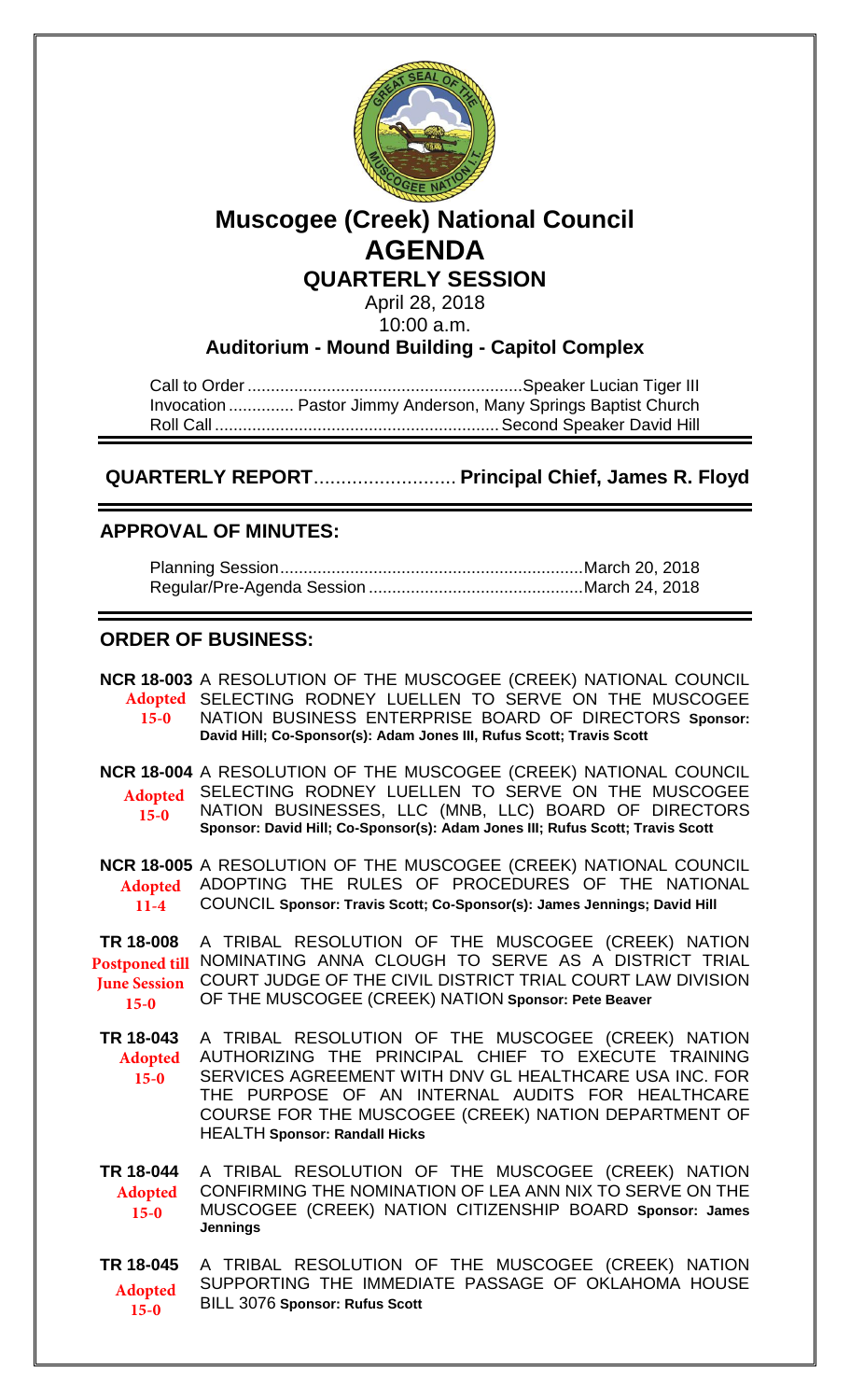**Page 2 of 5 Quarterly Session April 28, 2018** 

**TR 18-046** A TRIBAL RESOLUTION OF THE MUSCOGEE (CREEK) NATION AUTHORIZING THE PRINCIPAL CHIEF TO EXECUTE A MEMORANDUM OF UNDERSTANDING BETWEEN THE MUSCOGEE (CREEK) NATION AND THE OKLAHOMA DEPARTMENT OF HUMAN SERVICES FOR ACCESS TO THE DHS SYSTEM **Sponsor: Randall Hicks Adopted 15-0**

**TR 18-047** A TRIBAL RESOLUTION OF THE MUSCOGEE (CREEK) NATION CONFIRMING THE NOMINATION OF NOLEN ROBINSON, JR. TO SERVE ON THE MUSCOGEE (CREEK) NATION ELECTION BOARD **Sponsor: Johnnie Greene; Co-Sponsor(s): James Jennings Adopted 15-0**

**TR 18-048** A TRIBAL RESOLUTION OF THE MUSCOGEE (CREEK) NATION AUTHORIZING THE PRINCIPAL CHIEF TO EXECUTE AN UPDATED COMPACT OF SELF-GOVERNANCE AND A MULTIYEAR FUNDING AGREEMENT BETWEEN THE MUSCOGEE (CREEK) NATION AND THE DEPARTMENT OF HEALTH AND HUMAN SERVICES ON BEHALF OF THE UNITED STATES OF AMERICA **Sponsor: Joyce Deere Adopted 15-0**

**TR 18-049** A TRIBAL RESOLUTION OF THE MUSCOGEE (CREEK) NATION AUTHORIZING THE PRINCIPAL CHIEF TO EXECUTE A MEMORANDUM OF UNDERSTANDING WITH THE OKLAHOMA DEPARTMENT OF TRANSPORTATION FOR THE IMPROVEMENT OF A ROADWAY WITHIN OKMULGEE COUNTY, OKLAHOMA BY THE MUSCOGEE (CREEK) NATION TRIBAL TRANSPORTATION PROGRAM **Sponsor: Del Beaver Adopted 15-0**

**TR 18-050** A TRIBAL RESOLUTION OF THE MUSCOGEE (CREEK) NATION AUTHORIZING THE PRINCIPAL CHIEF TO EXECUTE A MEMORANDUM OF UNDERSTANDING BETWEEN THE NATION AND THE CITY OF OKMULGEE FOR THE MAINTENANCE OF ROADWAY/BRIDGES AND ASSOCIATED RIGHTS-OF-WAY CONSTRUCTED OR IMPROVED BY THE MUSCOGEE (CREEK) NATION TRIBAL TRANSPORTATION PROGRAM **Sponsor: Del Beaver Adopted 15-0**

**TR 18-051** A TRIBAL RESOLUTION OF THE MUSCOGEE (CREEK) NATION AUTHORIZING THE PRINCIPAL CHIEF TO EXECUTE A MEMORANDUM OF UNDERSTANDING BETWEEN THE MUSCOGEE (CREEK) NATION, ALABAMA QUASSARTE TRIBAL TOWN, KIALEGEE TRIBAL TOWN AND THLOPTHLOCCO TRIBAL TOWN FOR THE METHOD OF ALLOCATION FOR THE NATION'S PROPORTIONAL SHARE OF FUNDING FOR HOUSING AND URBAN DEVELOPMENT FUNDS AND THE INDIAN HOUSING BLOCK GRANT **Sponsor: Mark Randolph Adopted 15-0**

**TR 18-052** A TRIBAL RESOLUTION OF THE MUSCOGEE (CREEK) NATION AUTHORIZING THE PRINCIPAL CHIEF TO EXECUTE A MEMORANDUM OF UNDERSTANDING WITH THE TWIN HILLS PUBLIC SCHOOLS FOR THE MAINTENANCE OF A WALKING TRAIL BUILT BY THE MUSCOGEE (CREEK) NATION TRIBAL TRANSPORTATION PROGRAM **Sponsor: Mark Randolph; Co-Sponsor(s): Del Beaver Adopted 15-0**

**TR 18-053** A TRIBAL RESOLUTION OF THE MUSCOGEE (CREEK) NATION AUTHORIZING THE PRINCIPAL CHIEF TO EXECUTE A TEMPORARY OPERATING PERMIT WITH JAKE'S FIREWORKS ON BEHALF OF THE GLENPOOL CREEK INDIAN COMMUNITY **Sponsor: Mark Randolph; Co-Sponsor(s): Thomasene Yahola Osborn Adopted 15-0**

**TR 18-054** A TRIBAL RESOLUTION OF THE MUSCOGEE (CREEK) NATION AUTHORIZING THE PRINCIPAL CHIEF TO EXECUTE A TEMPORARY OPERATING PERMIT ON BEHALF OF THE TWIN HILLS INDIAN COMMUNITY **Sponsor: Del Beaver Adopted 15-0**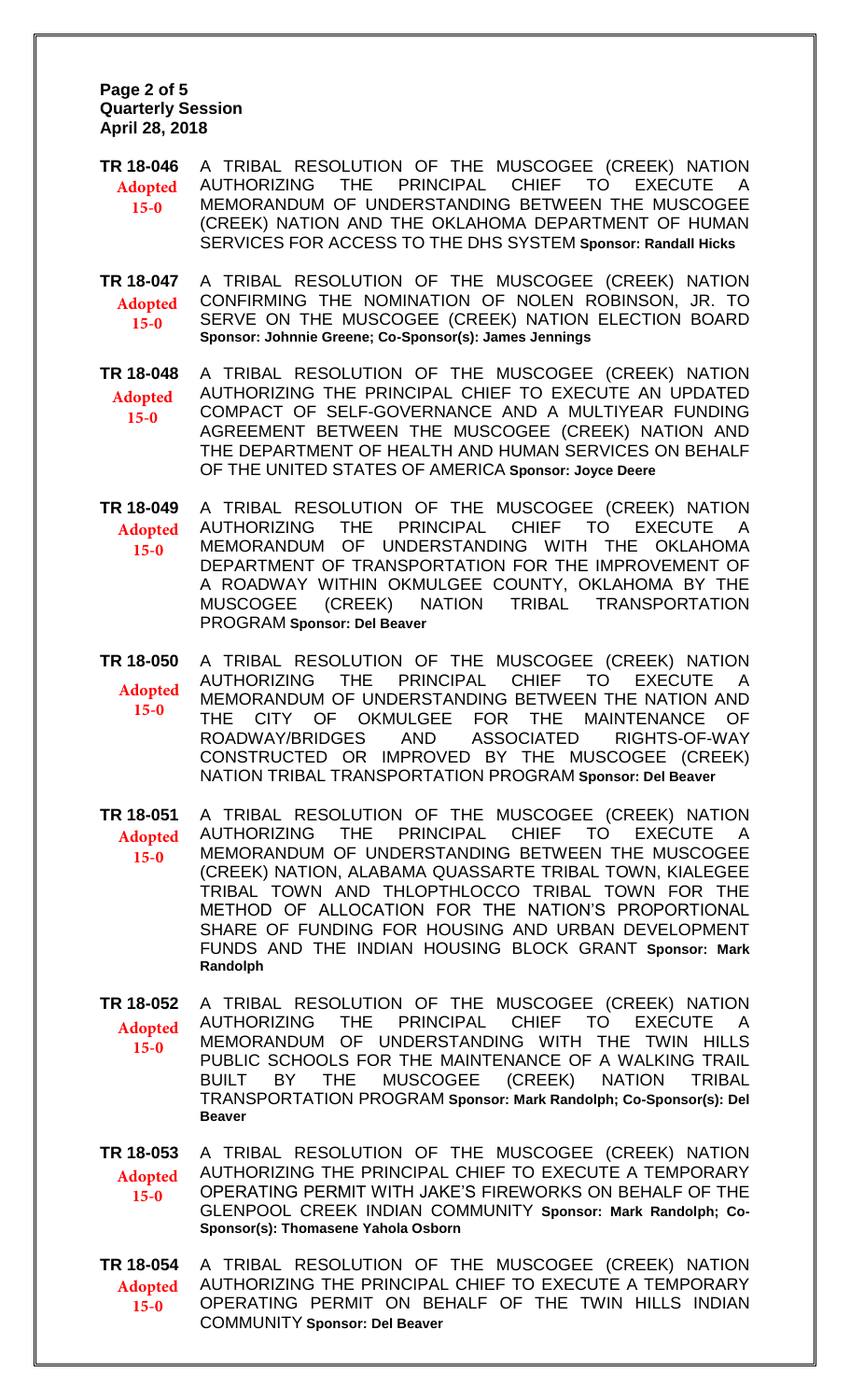**Page 3 of 5 Quarterly Session April 28, 2018** 

**TR 18-055** A TRIBAL RESOLUTION OF THE MUSCOGEE (CREEK) NATION AUTHORIZING THE ADOPTION OF A PROPERTY MANAGEMENT POLICY AND PROCEDURE FOR THE MUSCOGEE (CREEK) NATION LIGHTHORSE ADMINISTRATION **Sponsor: Pete Beaver Adopted 15-0**

**TR 18-058** A TRIBAL RESOLUTION OF THE MUSCOGEE (CREEK) NATION APPROVING THE SALE OF BEER AT THE MUSKOGEE AND OKMULGEE TRAVEL PLAZAS **Sponsor: Robert Hufft Adopted 15-0**

**NCA 18-020** A LAW OF THE MUSCOGEE (CREEK) NATION AUTHORIZING A SPECIAL APPROPRIATION TO THE WETUMKA INDIAN COMMUNITY **Sponsor: Rufus Scott; Co-Sponsor(s): Thomasene Yahola Osborn (\$33,000.00) Adopted 15-0**

**NCA 18-021** A LAW OF THE MUSCOGEE (CREEK) NATION AUTHORIZING A DONATION TO THE OKLAHOMA LAW ENFORCEMENT MEMORIAL **Sponsor: David Hill (\$5,000.00) Adopted 8-7**

**NCA 18-037** A LAW OF THE MUSCOGEE (CREEK) NATION APPROPRIATING FUNDS TO PURCHASE PASSENGER VANS FOR CHARTERED **Adopted** COMMUNITIES OF THE MUSCOGEE (CREEK) NATION **Sponsor: Randall Hicks (\$215,110.00) 15-0**

**NCA 18-038** A LAW OF THE MUSCOGEE (CREEK) NATION AUTHORIZING THE EXPENDITURE OF FUNDS AWARDED FROM THE DEPARTMENT OF JUSTICE OFFICE THROUGH THE VICTIMS OF CRIME GRANT TO THE MUSCOGEE (CREEK) NATION CHILDREN AND FAMILY SERVICES ADMINISTRATION FOR CHILD PROTECTIVE SERVICES **Sponsor: Randall Hicks (\$100,751.00) Adopted 15-0**

**NCA 18-039** A LAW OF THE MUSCOGEE (CREEK) NATION AUTHORIZING A DONATION TO THE NATIONAL INDIAN COUNCIL ON AGING (NICOA) **Sponsor: Rufus Scott; Co-Sponsor(s): Joyce Deere (\$5,000.00) Adopted 14-1**

**NCA 18-040** A LAW OF THE MUSCOGEE (CREEK) NATION AUTHORIZING A DONATION TO BEARDEN SCHOOL **Sponsor: Travis Scott; Co-Sponsor(s): David Hill; Randall Hicks (\$5,413.80) Adopted 15-0**

**NCA 18-041** A LAW OF THE MUSCOGEE (CREEK) NATION AMENDING MCNCA TITLE 6, CHAPTER 1 ENTITLED "CHILDREN" **Sponsor: Rufus Scott Adopted 15-0**

**NCA 18-042** A LAW OF THE MUSCOGEE (CREEK) NATION AUTHORIZING A BUDGET MODIFICATION IN EXCESS OF TEN PERCENT (10%) FOR **Adopted** THE NATIVE YOUTH COMMUNITY PROJECT, A GRANT PROGRAM HOUSED UNDER THE DEPARTMENT OF EDUCATION AND TRAINING **Sponsor: Rufus Scott 15-0**

**NCA 18-043** A LAW OF THE MUSCOGEE (CREEK) NATION APPROPRIATING FUNDS FOR THE EIGHTH ANNUAL SPIRIT OF OKLAHOMA **Adopted** FOOTBALL CAMP **Sponsor: David Hill; Co-Sponsor(s): James Jennings; Del Beaver; Darrell Proctor (\$30,000.00) 15-0**

**NCA 18-044** A LAW OF THE MUSCOGEE (CREEK) NATION AUTHORIZING A DONATION TO THE EASTERN OKLAHOMA JUMP ROPE CLUB **Sponsor: Rufus Scott (\$5,000.00) Adopted 15-0**

**NCA 18-045** A LAW OF THE MUSCOGEE (CREEK) NATION AUTHORIZING A DONATION TO THE HANNA RURAL FIRE ASSOCIATION **Sponsor: Darrell Proctor; Co-Sponsor(s): Lucian Tiger III (\$3,000.00) Adopted 13-2**

**NCA 18-047** A LAW OF THE MUSCOGEE (CREEK) NATION AUTHORIZING A DONATION TO THE AMERICAN DIABETES ASSOCIATION **Sponsor: James Jennings; Co-Sponsor(s): Pete Beaver; Lucian Tiger III; Randall Hicks; Joyce Deere; Johnnie Greene; Del Beaver (\$10,000.00) Adopted 15-0**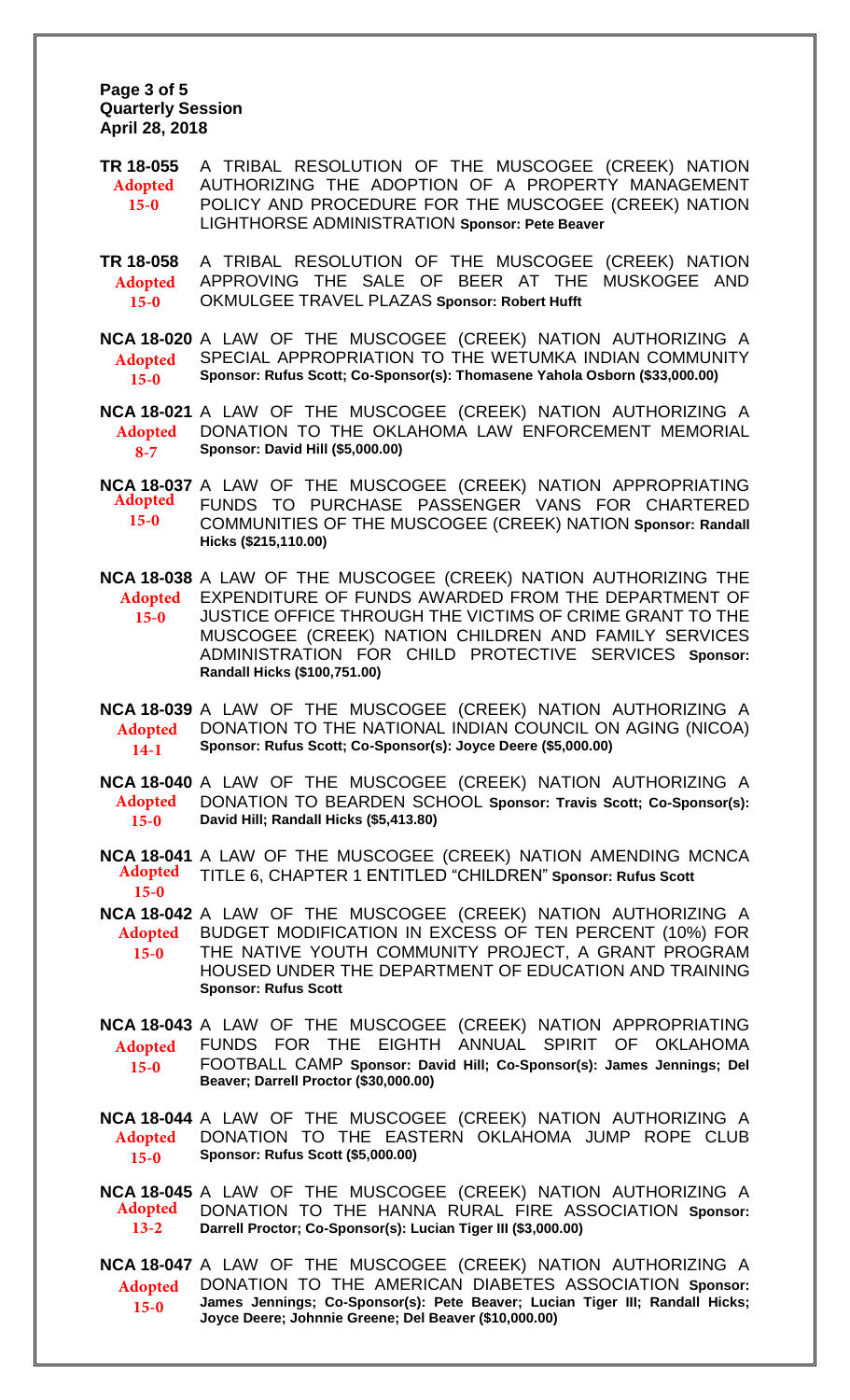**Page 4 of 5 Quarterly Session April 28, 2018** 

**NCA 18-048** A LAW OF THE MUSCOGEE (CREEK) NATION AUTHORIZING A DONATION TO OKEMAH SUMMER KIDS CAFÉ **Sponsor: Travis Scott; Co-Sponsor(s): James Jennings; Lucian Tiger III; Randall Hicks (\$5,000.00) Adopted 15-0**

**NCA 18-049** A LAW OF THE MUSCOGEE (CREEK) NATION AUTHORIZING A SUPPLEMENTAL APPROPRIATION TO THE AG YOUTH DEVELOPMENT PROGRAM FOR COSTS ASSOCIATED WITH INCREASED ENROLLMENT AND STUDENT SERVICES **Sponsor: Mark Randolph (\$31,252.00) Adopted 15-0**

**NCA 18-050** A LAW OF THE MUSCOGEE (CREEK) NATION AUTHORIZING THE EXPENDITURE OF THE UNITED STATES DEPARTMENT OF TRANSPORTATION FEDERAL TRANSIT ADMINISTRATION DISCRETIONARY GRANT FUNDS AND APPROPRIATING TRIBAL FUNDS FOR THE TRIBAL MATCH FOR THE PURCHASE AND INSTALLATION OF SOLAR-LIGHTED BUS SHELTERS **Sponsor: Del Beaver (\$12,000.00) Adopted 15-0**

**NCA 18-051** A LAW OF THE MUSCOGEE (CREEK) NATION APPROPRIATING FUNDS TO PROVIDE FINANCIAL ASSISTANCE TO MUSCOGEE (CREEK) TRADITIONAL CHURCHES FOR SUMMER CHURCH CAMPS **Sponsor: Thomasene Yahola Osborn (\$25,000.00) Adopted 15-0**

**NCA 18-052** A LAW OF THE MUSCOGEE (CREEK) NATION AUTHORIZING A Adopted DONATION TO THE UNITED TRIBES FOR CHRIST FELLOWSHIP **Sponsor: David Hill (\$5,000.00) 9-5**

**NCA 18-054** A LAW OF THE MUSCOGEE (CREEK) NATION AUTHORIZING AN APPROPRIATION TO FUND THE COSTS ASSOCIATED WITH THE QUARTERLY INTER-TRIBAL COUNCIL MEETING OF THE FIVE CIVILIZED TRIBES **Sponsor: Pete Beaver (\$80,000.00) Adopted 14-0**

**NCA 18-056** A LAW OF THE MUSCOGEE (CREEK) NATION AUTHORIZING A DONATION TO A POLITICAL CANDIDATE **Sponsor: Darrell Proctor; Co-Sponsor(s): Adam Jones III (\$2,000.00) Adopted 9-5**

**NCA 18-057** A LAW OF THE MUSCOGEE (CREEK) NATION APPROVING AND AUTHORIZING THE PRINCIPAL CHIEF TO EXECUTE AND FILE THE ARTICLES OF ORGANIZATION WITH THE OFFICE OF THE SECRETARY OF THE NATION AND COMMERCE TO FORM "FOUNTAINHEAD CREEK GOLF COURSE, LLC" UNDER THE MUSCOGEE (CREEK) NATION LIMITED LIABILITY COMPANY ACT AND APPROVING THE OPERATING AGREEMENT FOR "FOUNTAINHEAD CREEK GOLF COURSE, LLC" **Sponsor: Pete Beaver Adopted 14-0**

**NCA 18-058** A LAW OF THE MUSCOGEE (CREEK) NATION REPEALING MCNCA TITLE 36, § 5-107 A. AND B., ENTITLED "TAX ON CIGARETTES" AND CREATING A NEW TITLE 36, § 5-107 A. AND B., ENTITLED "TAX ON CIGARETTES" **Sponsor: David Hill Adopted 14-0**

**NCA 18-062** A LAW OF THE MUSCOGEE (CREEK) NATION REPEALING TITLE 37 § 2-901, ENTITLED "Comprehensive Annual Budget-Requirements for Inclusion with New Programs" **Sponsor: James Jennings Adopted 14-0**

**NCA 18-063** A LAW OF THE MUSCOGEE (CREEK) NATION AMENDING MCNCA TITLE 37, § 2-215. ENTITLED "Mound Building Oversight Committee and Revolving Fund" **Sponsor: Del Beaver; Co-Sponsor(s): Patrick Freeman Jr. Adopted 14-0**

**NCA 18-064** A LAW OF THE MUSCOGEE (CREEK) NATION AMENDING MCNCA TITLE 5, CHAPTER 2, SUBCHAPTER 2 ENTITLED "GREEN CORN CEREMONIAL ASSISTANCE" **Sponsor: Del Beaver; Co-Sponsor(s): Mark Randolph; Patrick Freeman Jr.; Thomasene Yahola Osborn (\$80,000.00) Adopted 14-0**